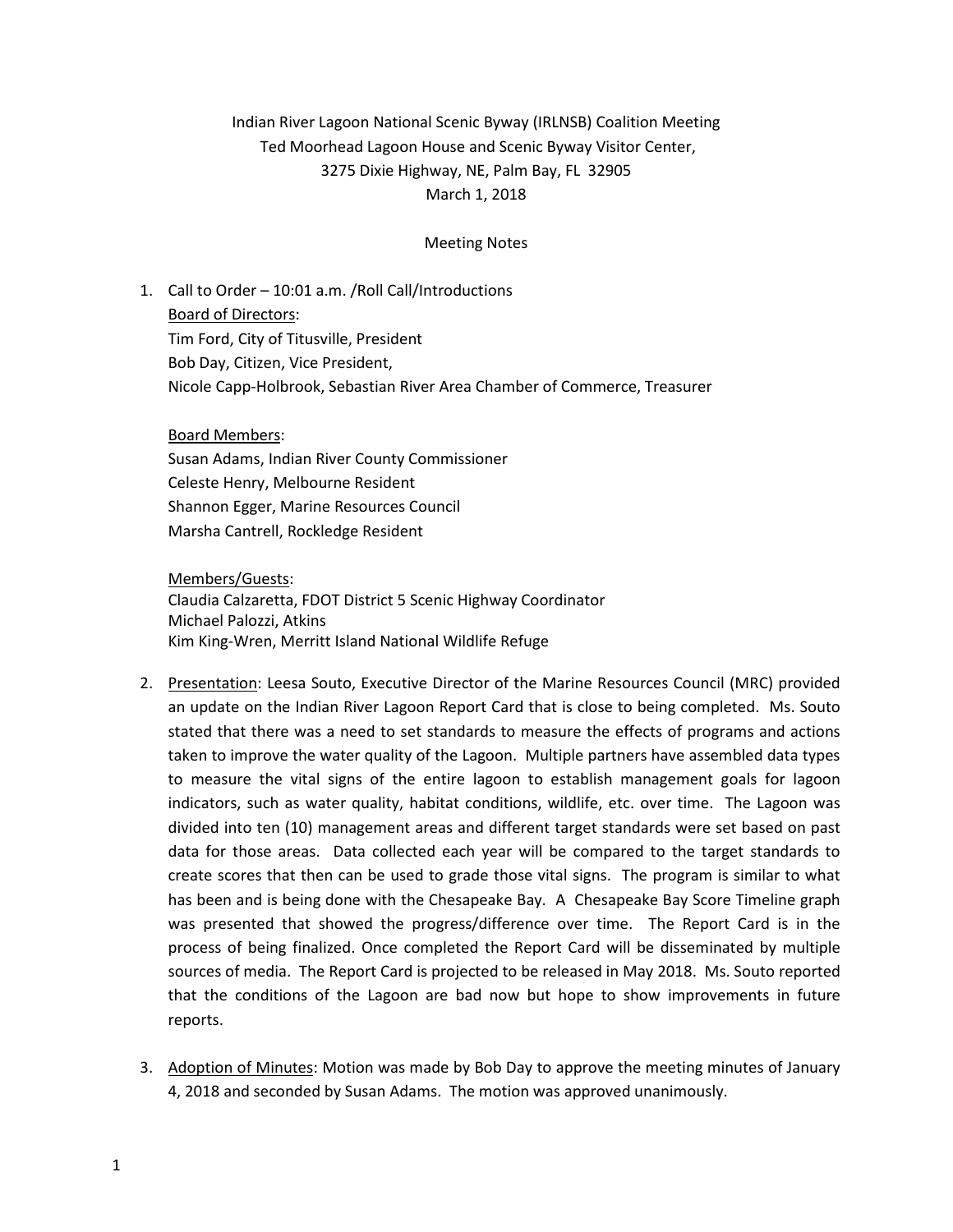- 4. 2018 Coalition Meeting Schedule/Guest Speakers Mr. Ford said that there was need for a speaker for the May 3, 2018 meeting and for the rest of the 2018 meetings.
- 5. Byway Map Display at the Ted Moorhead Lagoon House Scenic Byway Welcome Center A lengthy discussion took place regarding the update of the Byway map display table at the Lagoon House. Mike Palozzi reported that he and Karen Ford researched Brevard GIS information and that a roll plot of Brevard and Indian River County can be printed out easily. The Coalition can then determine the information to put on the print out. Mike said that grants, donors, etc. could be used to fund the cost of creating the map. Discussion included whether the map should be the same as the brochure or an aerial photo; a kiosk could be used instead of the map table; the metrics of the users of the map; the size of the irregular shaped map table, which was determined to be approximately 4 feet by 28 feet not counting the Cape area of the map table which is wider, etc. The MRC has painted the side frames of the map table and a new skirt is being created. The map table could be altered if need be. It was noted that the MRC and the IRLNSB would partner to create a map and that an aerial map base would be the preferred map base type. It was determined that the plan of action for the next coalition meeting was for Mike Palozzi to determine the scale of the map needed for the table that would include the entire byway.
- 6. Committee Reports -

Web Site Update: It was announced that the new web page had gone live. Mr. Ford reported that he had received positive comments on the web site from coworkers and from Jeff Castor, FDOT Scenic Byway Coordinator. Nicole Holbrook stated that the new web site has received several inquiries and requests for brochures. Nicole provided web page user metrics. There were 333 users for the month of January.

- 7. Report of Officers
	- a. President Mr. Ford stated he paid for the Coalition's Sunbiz annual registration, which cost \$61.25. Tim said that the Coalition's Annual Report was submitted to Claudia Calzaretta and to Wanda Maloney at Corridor Solutions. Tim informed that there was Byway Forum teleconference on Monday, March  $5<sup>th</sup>$  from Noon to 1:30 pm that he was not able to attend. One of the items on the teleconference agenda was a discussion by Danielle Anderson of Friends of A-1-A Byway on launching a series of cycling and other events that will promote scenic byways to visitors. Kim King-Wren asked that she be sent the teleconference information.
	- b. Vice President Bob Day mentioned the opening of the Coast-to-Coast Trail and the festivities that took place in Titusville. Bob also informed the attendees of the Grant Seafood Festival in Grant – Valkaria and two surfing events in Cocoa Beach.
	- c. Treasurer Mrs. Holbrook stated that the bank account had a total of \$1,309.31. A \$100 donation was received from Mike Palozzi. The members thanked Mike for the donation. Tim Ford was reimbursed \$61.25 for paying the Coalition's Sunbiz annual state registration.
- 8. Florida Scenic Highways Program Update Claudia Calzaretta provided the following update:
	- a. The District Scenic Highway Coordinator North Byway tour was tentatively scheduled for April 5<sup>th</sup>. Details will be worked out after the District 5 Byways Workshop.
	- b. District 5 Byways Workshop the workshop was set for Thursday, March  $8^{th}$  in Deland.